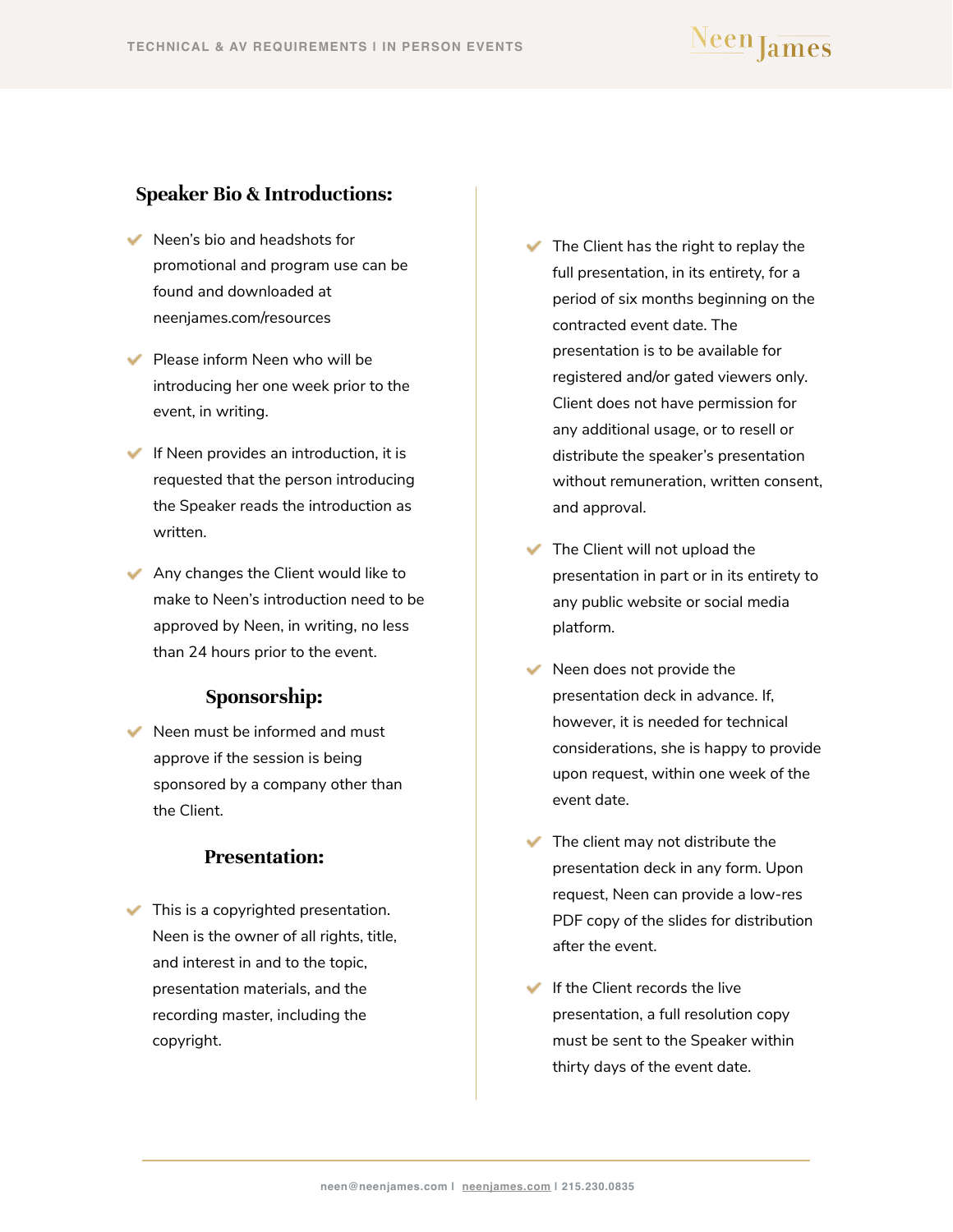## Neen James

#### <span id="page-1-0"></span>**Presentation, continued:**

- Upon request, the Speaker will include the Client's logo on the introductory slide, but does not use Client-provided slide templates.
- Unless otherwise agreed, the Speaker may provide related handouts (worksheets, distribution copy of the slides, etc.) via a download link shared during her delivery of the presentation.

### **Logistics & Technical Requirements:**

#### **Computer**

- $\blacktriangleright$  The Client will provide the room setup and necessary audiovisual equipment including, but not limited to:
	- Video projector and screen
	- 3.5mm (1/8") plug for audio to run out of the laptop
- $\blacktriangleright$  In general, Neen prefers to run the presentation from her own, personal computer (but is h. In such cases:
	- $\blacktriangleright$  Neen will project graphics/video via a Mac laptop computer running Keynote software and carries VGA and HDMI Mac adaptors for projector connection
- $\blacktriangleright$  Neen will be using her own wireless remote presenter and will advance her own slides. In large ballrooms Neen is delighted to work with the team to use their system
- $\blacktriangleright$  Neen does not require an Internet connection.
- $\blacktriangleright$  Should the client wish for Neen to use the show computer, Neen is happy to accommodate with advance notice

#### **Audio Requirements**

- $\blacktriangleright$  Neen travels with a DPA 4188 microphone with adaptors for Shure, SennHeiser and Audio Technica
- $\blacktriangleright$  A professional sound system capable of room-filling vocal and musical audio is critical to a successful event.

#### **Live Camera Feed**

If a live video feed is being projected via iMag, Neen highly suggests a scheduled 15-minute rehearsal with camera operators and director.